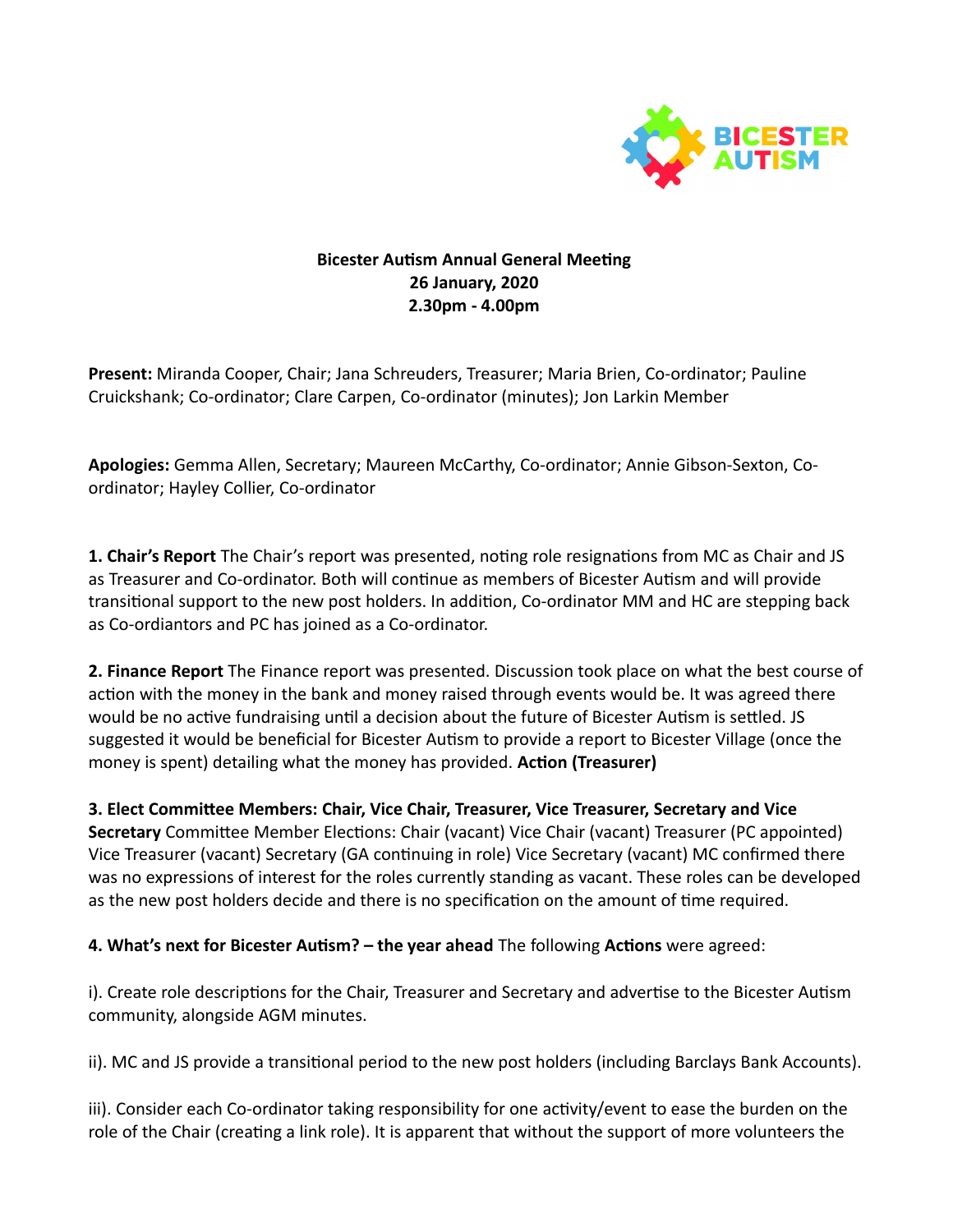activities/events Bicester Autism currently provides will greatly reduce. There is an appreciation that we are all volunteers and undertake our roles to provide great opportunities for our children/young adults.

iv). Organise a monthly meeting to co-ordinate events, discuss funds and moving forward.

**5. AOB** Everyone thanked MC for her dedication, time and behind the scenes work during her role as Chair.

The date of the next meeting is **Sunday 9 February, 11.00am - 1.00pm**, The Bure Farm, Bicester.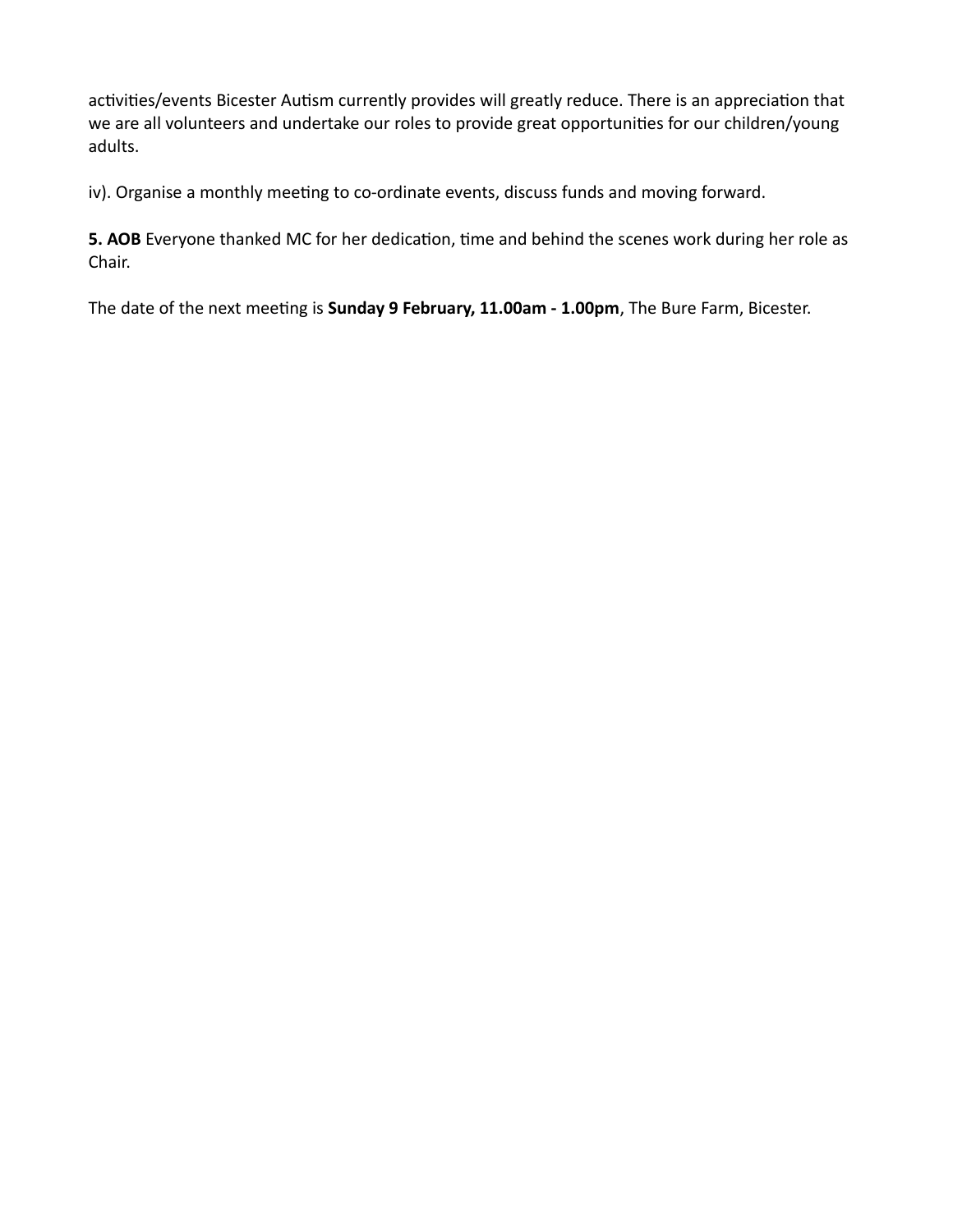

## **Chair's Report January 2020**

Chair: Miranda Cooper Secretary: Gemma Allen Treasurer: Jana Schreuders

Coordinator members: Miranda Cooper, Gemma Allen, Jana Schreuders, Maureen McCarthy, Annie Gibson-Sexton, Hayley Collier and Clare Carpen.

This is Bicester Autism first AGM which covers the period between September 2018 to January 2020. I would like to say a very big thank you to all who have been on the coordinators team in helping to run events. Especially to Katy Hill who ran all our training events last year and has sadly since left. Bicester Autism is run by a group of volunteers who all have a child with autism and work. They give up their time for free so that we can put on all the activities which we do.

There is a lot of organisation that goes on behind the scene so that we are able to run all the events that we do. We are always looking for people to help with administration, finances, being a meeter and greeter at an event and organising events themselves.

Our membership numbers have grown greatly in the last 18 months; from 50 families on our database to just over 200. We have been running a variety of regular events: Coffee and Chat, Pub Night, Soft play, bowling, trampolining and a range of holiday events: Pool, swimming, Yoga, Halloween activities, Clip n Climb, Backwards Bingo night, meet Santa and a summer fete. Also last year we ran a variety of training events for families and professionals.

We successfully applied for funding from SPARKS (Cherwell County Council) £1000 to run our social events which has allowed us to carry out many for free or subsidized. The SPARKS money has now been spent.

We successfully applied for funding from Bicester Village Make a Difference Fund of £3900. We used part of this funding to run 9 training events. We luckily came in under budget due to the kind generosity of speakers. We have hoped to use part of this funding to put on activities to support siblings. This has been a bit harder to organise then first thought. Bicester Village has kindly allowed us to divert these funds and for us to use them in a manner which best serves our community.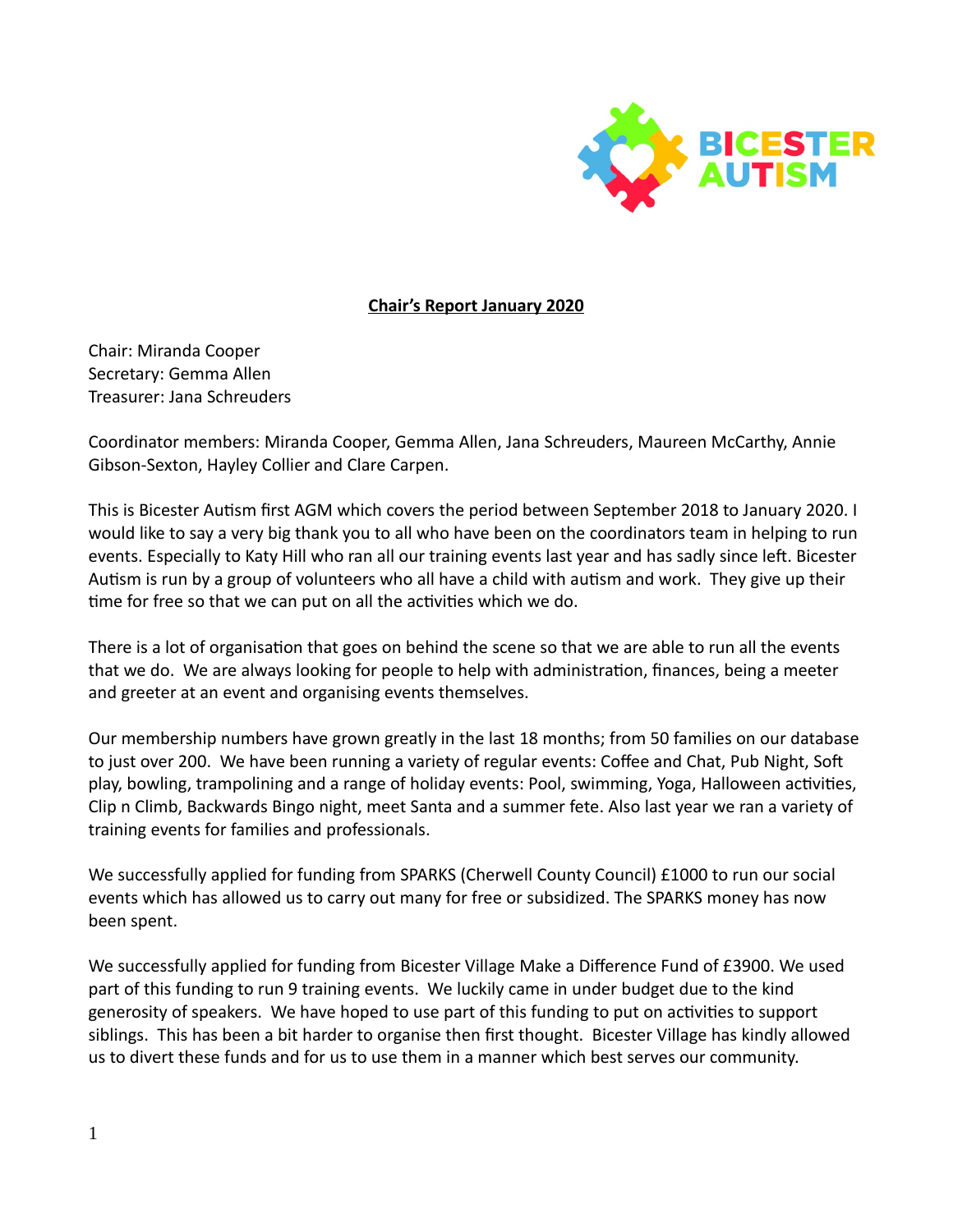We as a community group now need to decide on a plan on how best to use these funds to support our users, as well as being practical. The coordinators groups do not feel that they are able to take on any additional responsibility without the help of others. For Bicester Autism to continue in the coming year it needs more support from its users.

Our Treasurer, Jana would like to stand down and still be very much part of the Bicester Autism community and I, Miranda would like to stand down as The Chair to Bicester Autism. I have very much enjoyed being part of the journey of Bicester Autism and would like to continue, but just as a coordinator. I very much look forward to the year ahead.

Yours,

IC

Miranda Cooper Chair